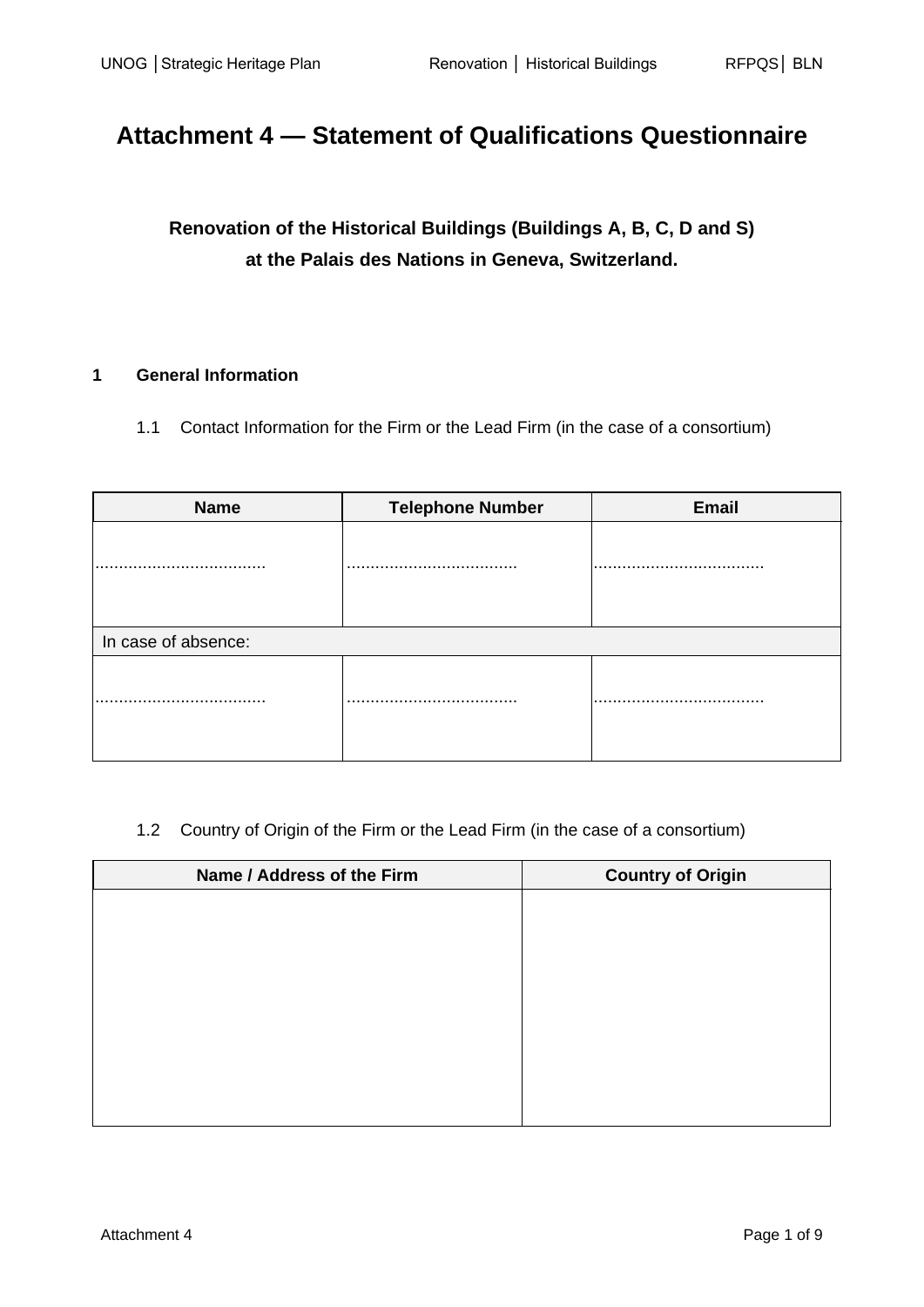1.3 Organization in the Case of a Consortium

In case of a combination of firms, the Statement of Qualifications Questionnaire shall be completed individually by each member of the consortium and returned to UNOG in the same envelope.

In case of a consortium, please indicate below the organization of the combination of firms, providing the information requested for each member of the consortium and defining the currently envisaged distribution of the contract among the members of the consortium in percentage terms.

| <b>Name and Address</b>     | <b>Works Supplied</b> | % of Contract Distribution |
|-----------------------------|-----------------------|----------------------------|
| <b>Lead Firm</b>            |                       |                            |
|                             |                       |                            |
|                             |                       |                            |
|                             |                       |                            |
| <b>Member of Consortium</b> |                       |                            |
|                             |                       |                            |
|                             |                       |                            |
|                             |                       |                            |
| <b>Member of Consortium</b> |                       |                            |
|                             |                       |                            |
|                             |                       |                            |
|                             |                       |                            |
| <b>Member of Consortium</b> |                       |                            |
|                             |                       |                            |
|                             |                       |                            |
|                             |                       |                            |
| <b>Member of Consortium</b> |                       |                            |
|                             |                       |                            |
|                             |                       |                            |
|                             |                       |                            |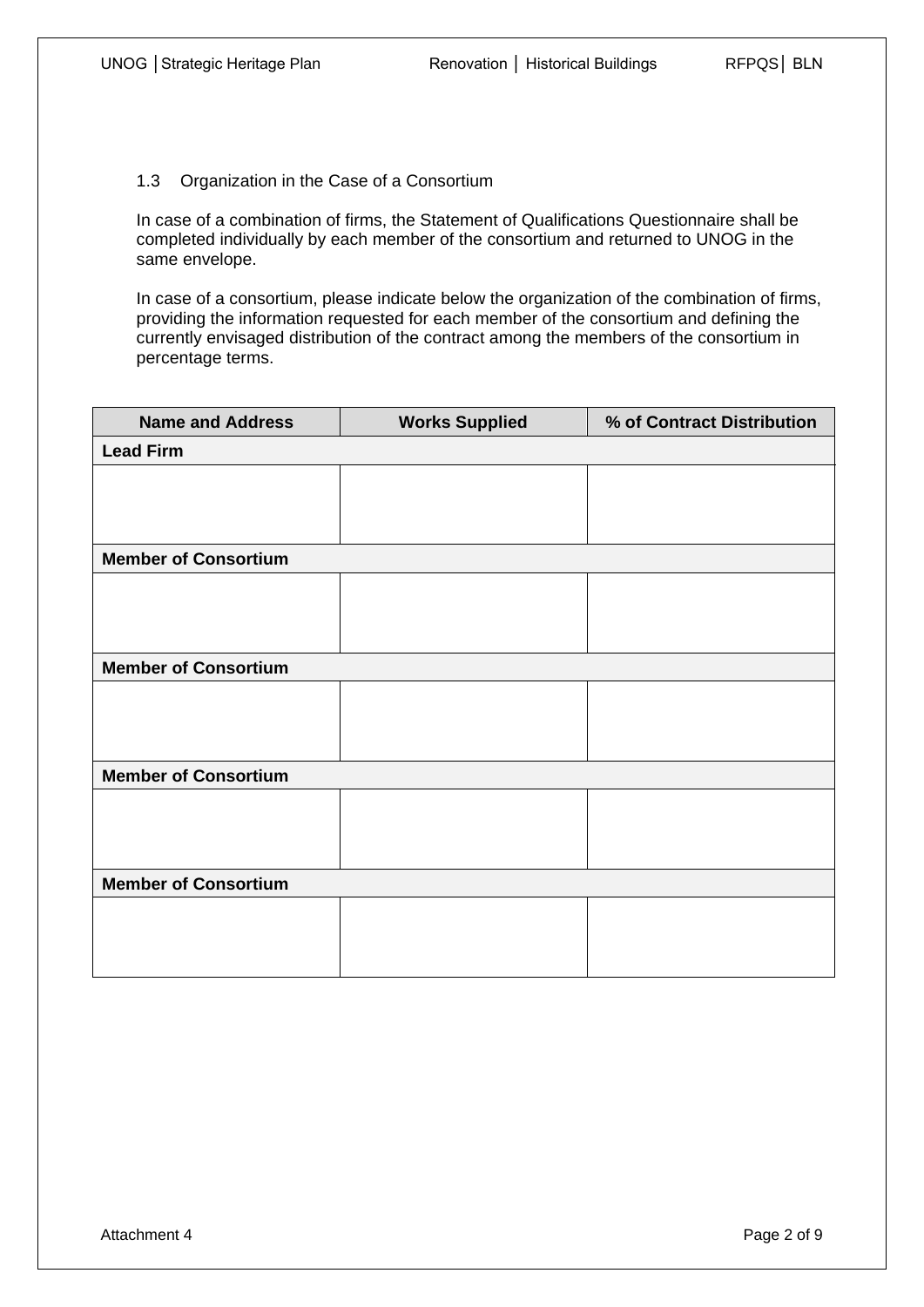#### **2 Prequalification Criteria**

2.1 Has the firm or any of its members (in the case of a consortium) been involved in bankruptcy proceedings, sequestration or any analogous situation arising from a similar procedure provided for in law?



2.2 Has the firm or any of its members (in the case of a consortium) been subject of a judgment for fraud, corruption or any other illegal activity?



2.3 Has the firm or any of its members (in case of a consortium) had a contract terminated for cause of non-performance or default in the last five years, or has been disqualified by any public agency form being awarded a contract.



If the answer to the above is yes, details and justifications are to be provided below (or on an attached document) that will be reviewed to determine if any such termination or disqualification would permit the firm or any of its members (in case of a consortium) to continue in the prequalification process.

…………………………………………………………………………………………………………………. …………………………………………………………………………………………………………….…… ………………………………………………………………………………………………………….……… . The contract of the contract of the contract of the contract of the contract of the contract of the contract of the contract of the contract of the contract of the contract of the contract of the contract of the contrac …………………………………………………………………………………………………….……………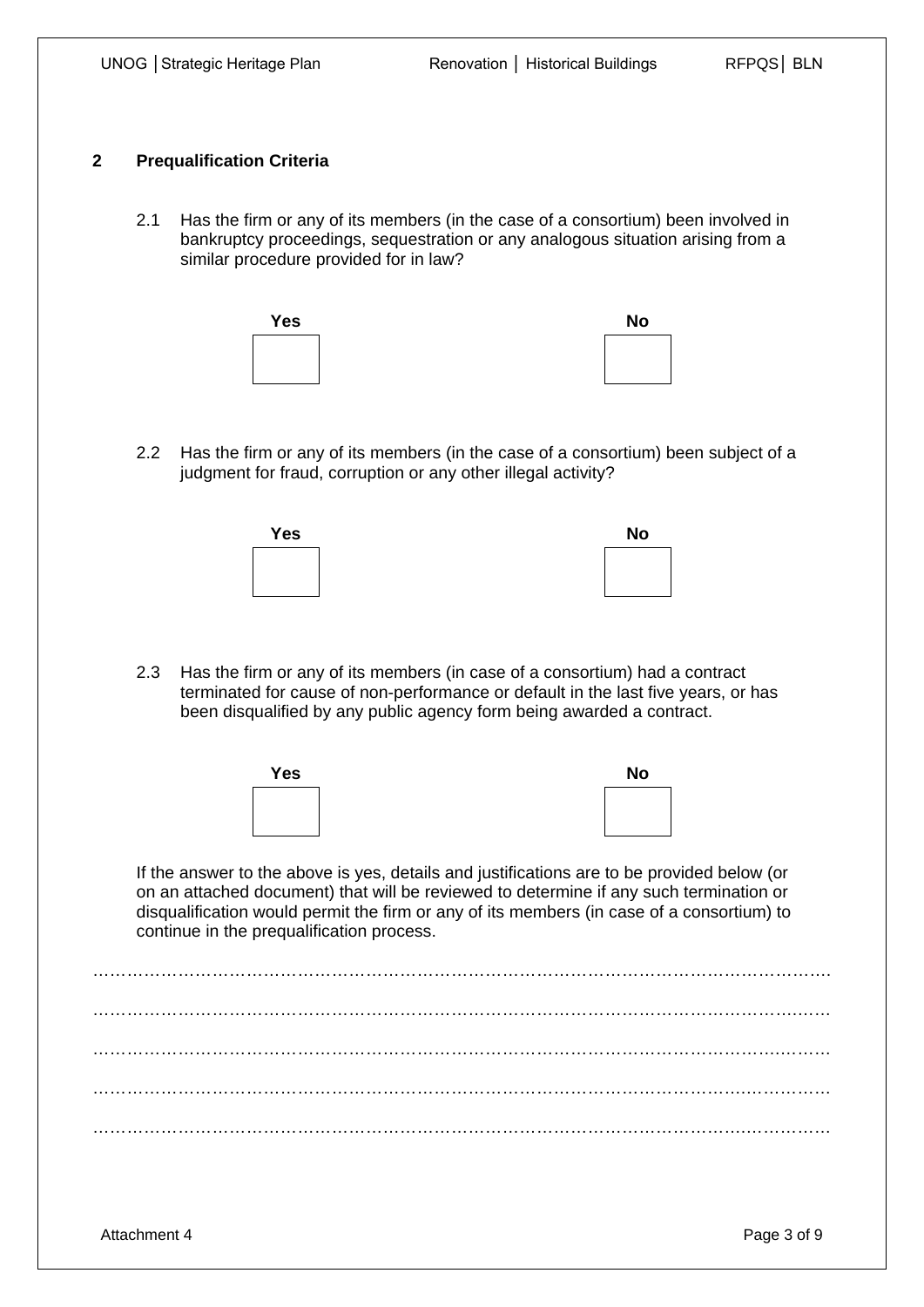2.4 Is the firm or any of its members (in the case of the consortium) able to provide a Bank Guarantee for Performance amounting up to CHF 25 Million in the form of wording in Attachment 7?

| <b>Yes</b> | <b>No</b> |
|------------|-----------|
|            |           |
|            |           |

2.5 Is the firm, or any of its members (in the case of a consortium) able to provide key personnel who are fluent in written and spoken English for the project (management and site team)?



2.6 Does the firm have an average annual turnover of at least CHF 500 Million per annum in construction-related activities over the past three years?

In the case of a consortium, the total average annual turnover of the consortium firms must be at least CHF 500 Million and each individual member must have a minimum average annual turnover that exceeds CHF 500 Million multiplied by their percentage stake in the consortium.



| NO |  |
|----|--|
|    |  |
|    |  |
|    |  |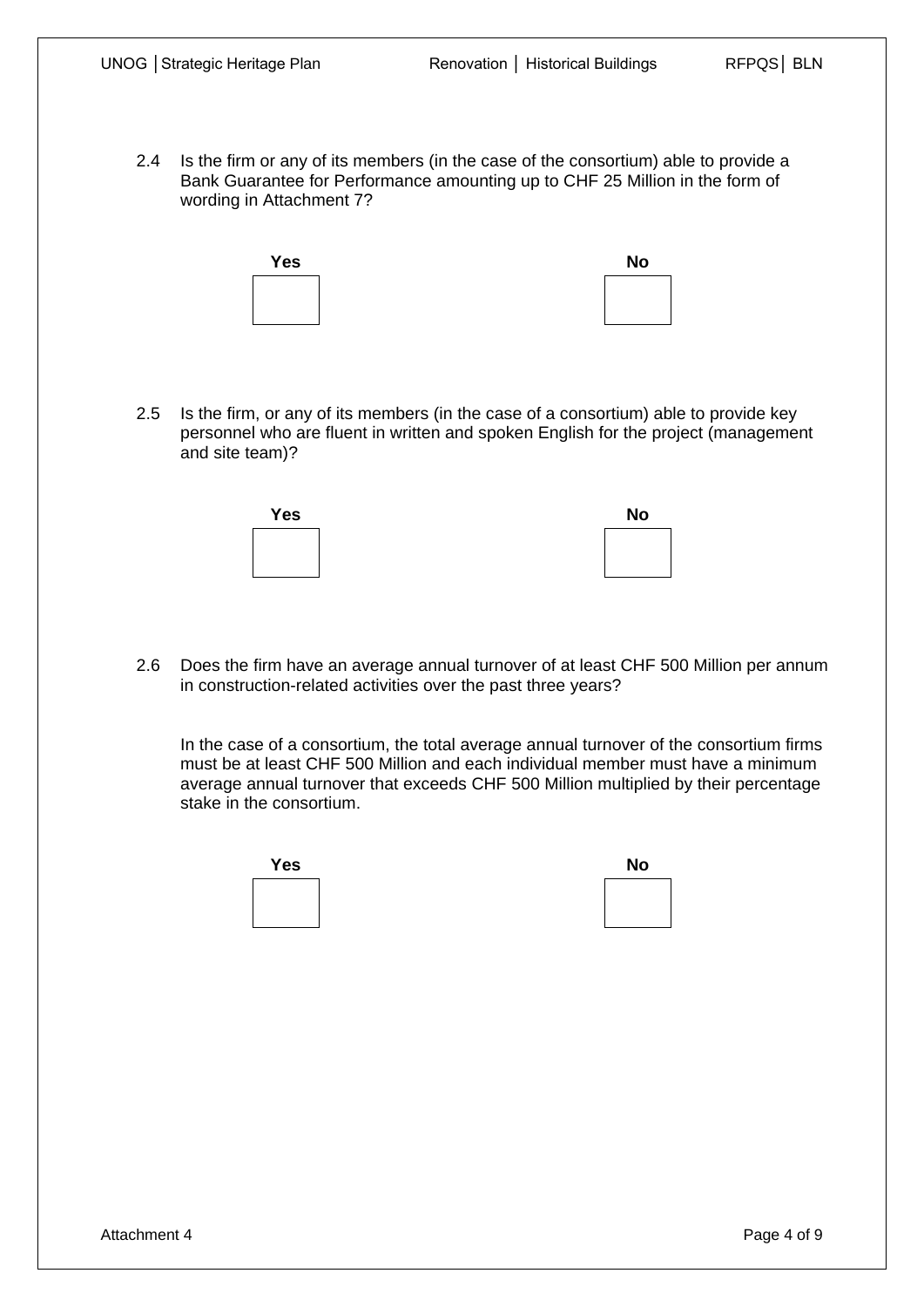|                                                                     | 2015 | 2016 | 2017 |
|---------------------------------------------------------------------|------|------|------|
| <b>Turnover Firm/Lead</b><br><b>Firm</b><br>In all activities       |      |      |      |
| In construction works                                               |      |      |      |
| <b>Turnover/Member of</b><br><b>Consortium</b><br>In all activities |      |      |      |
| In construction works                                               |      |      |      |
| <b>Turnover/Member of</b><br><b>Consortium</b><br>In all activities |      |      |      |
| In construction works                                               |      |      |      |
| <b>Turnover/Member of</b><br><b>Consortium</b><br>In all activities |      |      |      |
| In construction works                                               |      |      |      |
| <b>Turnover/Member of</b><br><b>Consortium</b><br>In all activities |      |      |      |
| In construction works                                               |      |      |      |

Audited / certified financial statements (or tax returns) for the past three years are to be provided for each firm and for each member of a consortium.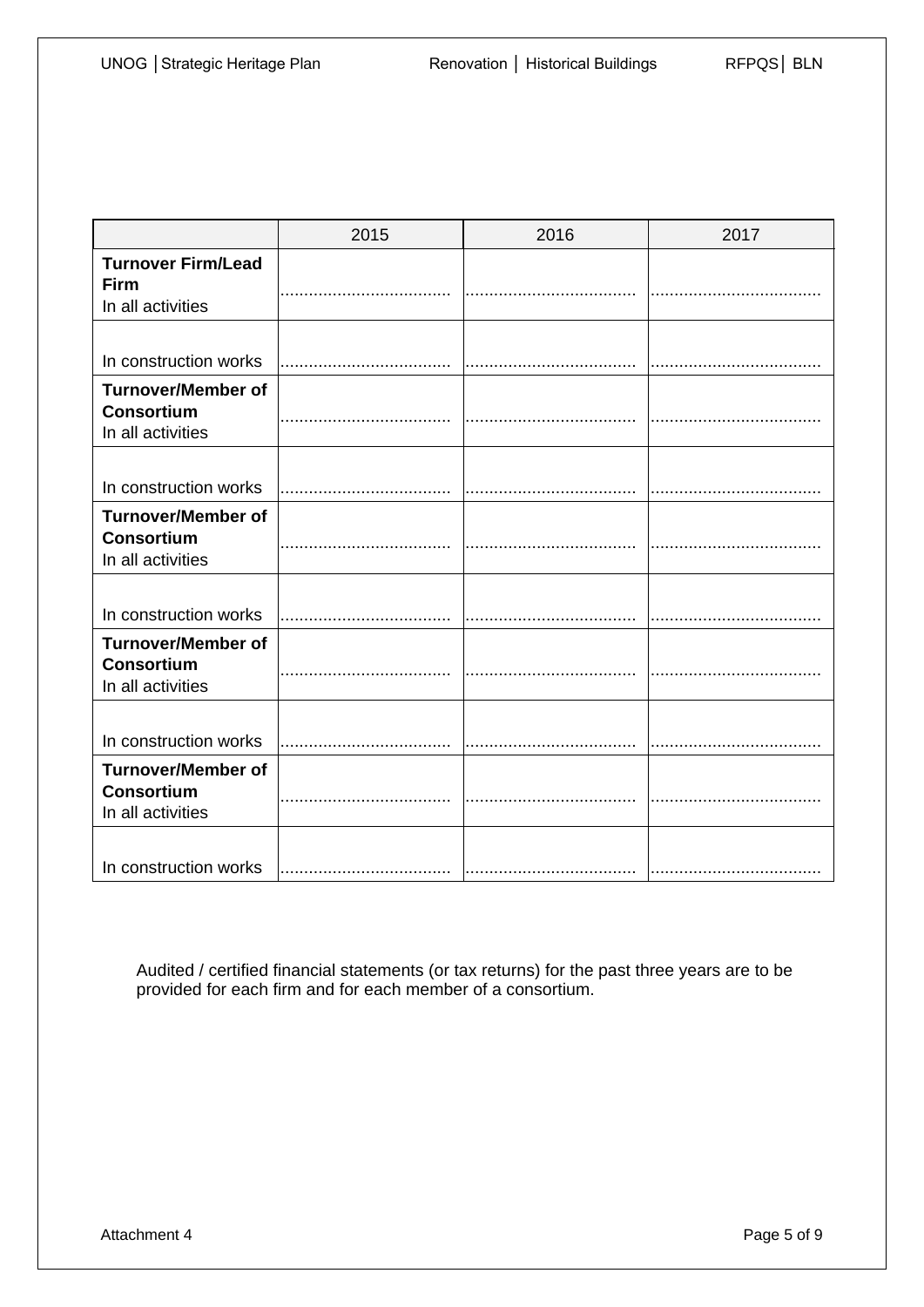2.7 Is the firm or any of its members (in case of a consortium) registered in UNGM at the Basic Level?



**No**

If the registration higher than the Basic Level in UNGM, please indicate the level of registration.

| <b>Name and address</b>     | Level 1 | Level 2 |  |  |  |
|-----------------------------|---------|---------|--|--|--|
| <b>Lead Firm</b>            |         |         |  |  |  |
|                             |         |         |  |  |  |
|                             |         |         |  |  |  |
|                             |         |         |  |  |  |
| <b>Member of Consortium</b> |         |         |  |  |  |
|                             |         |         |  |  |  |
|                             |         |         |  |  |  |
|                             |         |         |  |  |  |
| <b>Member of Consortium</b> |         |         |  |  |  |
|                             |         |         |  |  |  |
|                             |         |         |  |  |  |
|                             |         |         |  |  |  |
| <b>Member of Consortium</b> |         |         |  |  |  |
|                             |         |         |  |  |  |
|                             |         |         |  |  |  |
|                             |         |         |  |  |  |
| <b>Member of Consortium</b> |         |         |  |  |  |
|                             |         |         |  |  |  |
|                             |         |         |  |  |  |
|                             |         |         |  |  |  |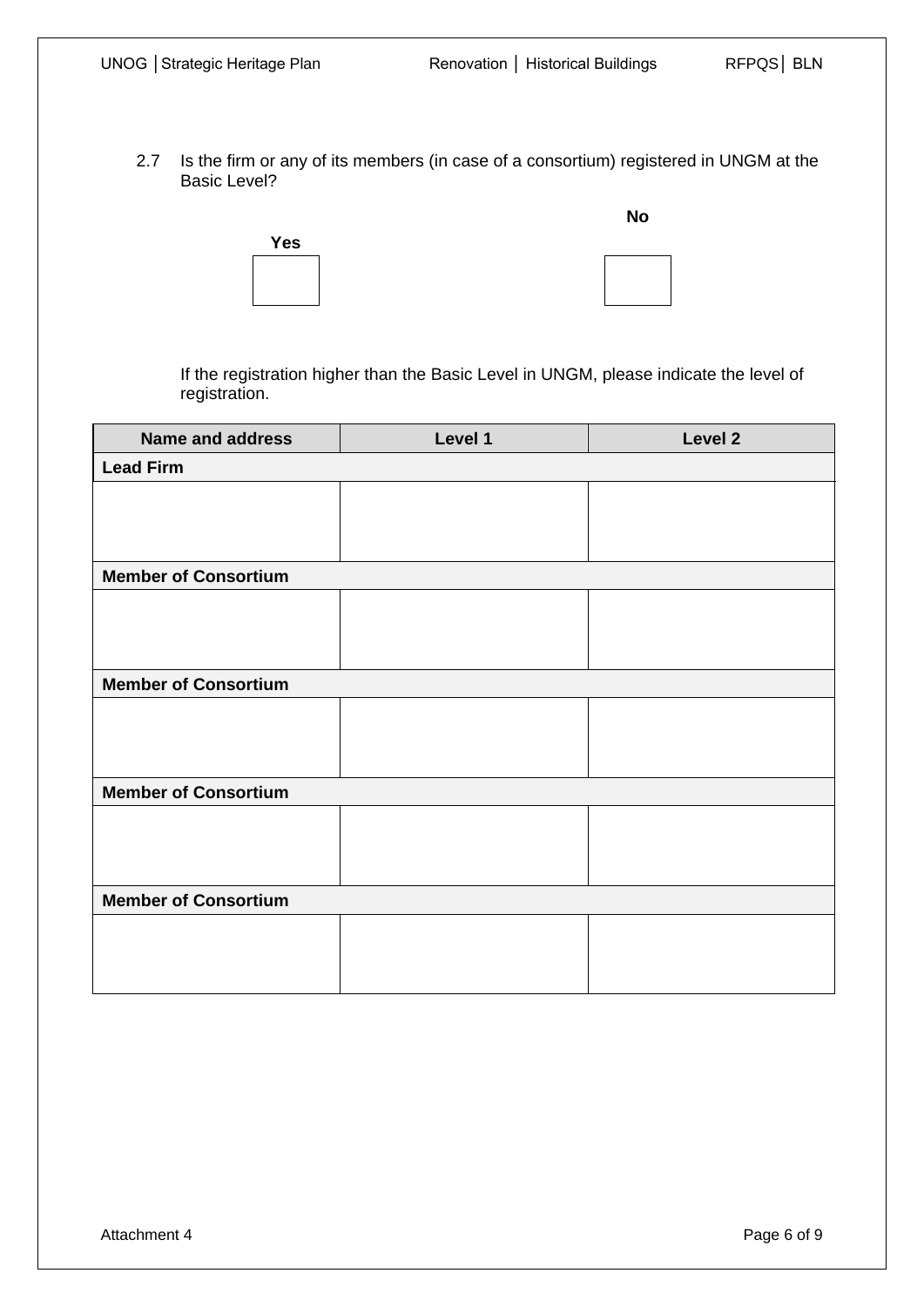2.8 Does the firm or any of its members (in the case of a consortium) confirm that it does not have any potential conflict of interest?



**No**

If the answer to the above is no, details and justifications are to be provided below (or on an attached document) that will be reviewed to determine if any such conflict of interest would permit the firm or its members to continue in the prequalification process.

…………………………………………………………………………………………………………………. …………………………………………………………………………………………………………….…… ………………………………………………………………………………………………………….……… …………………………………………………………………………………………………….…………… …………………………………………………………………………………………………….……………

- 2.9 Can the firm or any of its members (in the case of a consortium) demonstrate recently completed reference projects (within the last five years) or reference projects which are in progress which are relevant to this RFPQS? In case of a consortium, the reference projects may relate to any of its members and it should be clearly stated to which member they belong. The reference projects should demonstrate that the firm has sufficient experience as a General Contractor during the stated period of reference to address each of the following requirements:
	- i. Major renovation projects in the following area of operating public buildings (hospital, airport, railway station, convention center, or other relevant public building type) while operations are ongoing and the building remains open. The reference projects (maximum eight) should cover a floor area of at least 150.000m2, and should all be from the last 10 years.

| <b>Yes</b> | <b>No</b> |
|------------|-----------|
|            |           |
|            |           |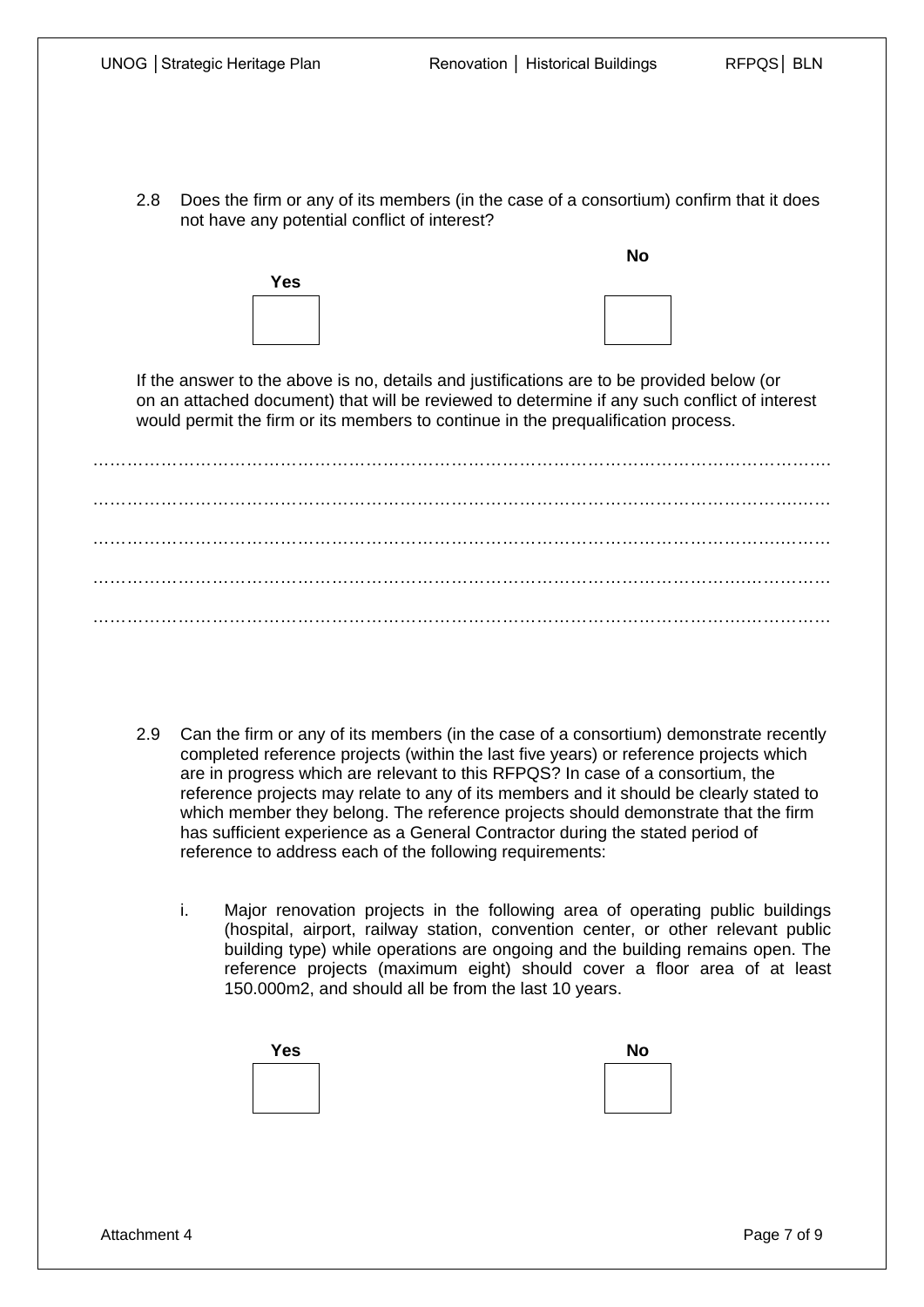ii. Renovation of heritage or high profile buildings (museums, listed buildings or other historical or protected buildings). The reference projects (maximum four) should cover at least 30.000m2, and should all be from the last 10 years.



iii. Renovation or construction of office buildings with high-end finishes of open office space with modular furniture, partitions, and contemporary data and power distribution system. (maximum eight) should cover a floor area of at least 150.000m2, and should all be from the last 10 years.



iv. Renovation or construction of conference centers with high-end audio visual systems and simultaneous interpretation system. The reference projects (maximum four) should cover a floor area of at least 5.000m2, and should all be from the last five years.



v. Implementation of Building Information Management (BIM) of building construction or renovation projects. The reference projects (maximum four) should cover a floor area of at least 50.000m2, and should all be from the last five years.